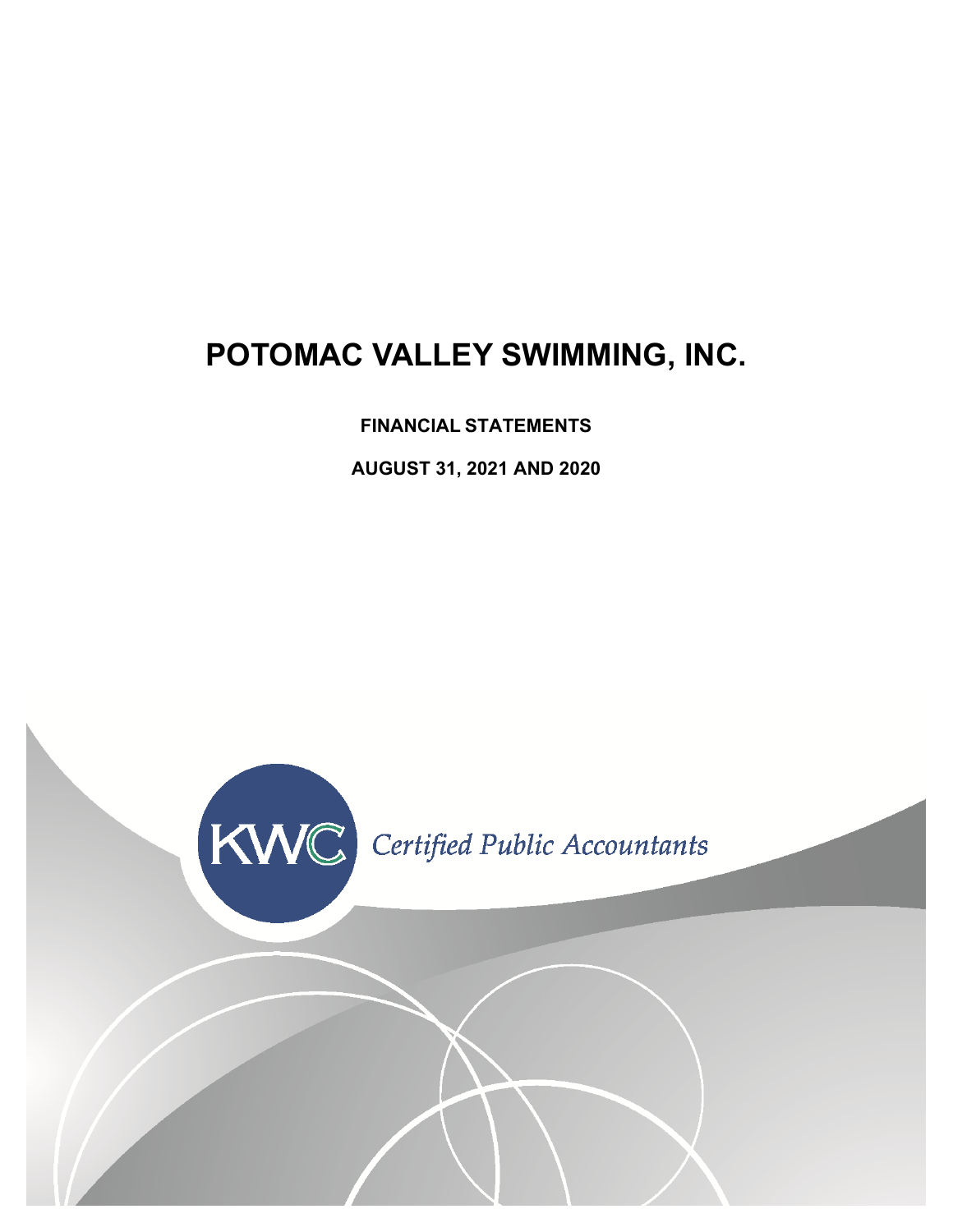### **Table of Contents**

### **Independent Accountant's Review Report**

#### **Financial Statements**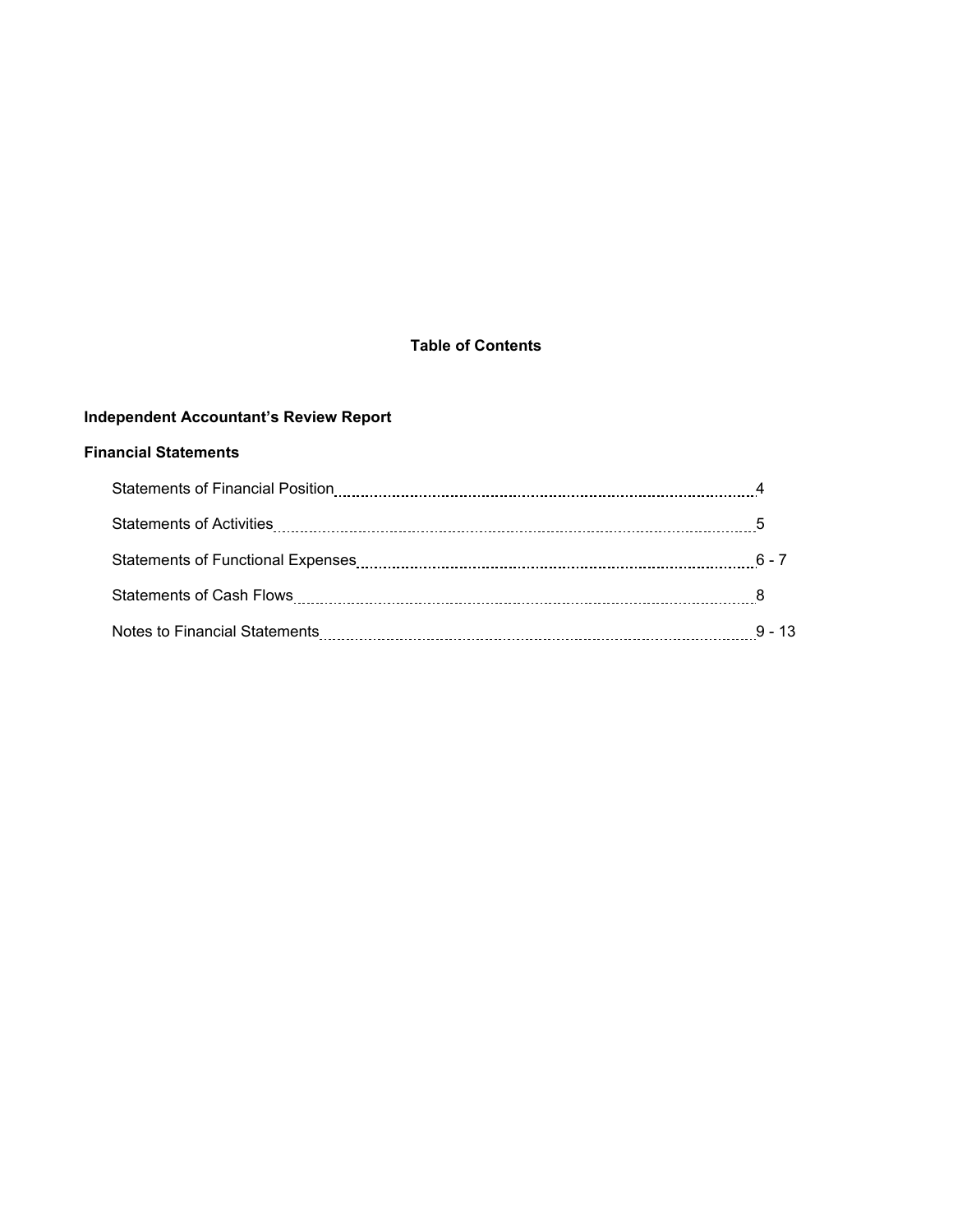

#### **Independent Accountant's Review Report**

To the Board of Directors **Potomac Valley Swimming, Inc.**

We have reviewed the accompanying financial statements of **Potomac Valley Swimming, Inc.** (a nonprofit organization), which comprise the statement of financial position as of August 31, 2021, and the related statements of activities, functional expenses, and cash flows for the year then ended, and the related notes to the financial statements. A review includes primarily applying analytical procedures to management's financial data and making inquiries of entity management. A review is substantially less in scope than an audit, the objective of which is the expression of an opinion regarding the financial statements as a whole. Accordingly, we do not express such an opinion.

#### **Management's Responsibility for the Financial Statements**

Management is responsible for the preparation and fair presentation of these financial statements in accordance with accounting principles generally accepted in the United States of America; this includes the design, implementation, and maintenance of internal control relevant to the preparation and fair presentation of financial statements that are free from material misstatement whether due to fraud or error.

#### **Accountant's Responsibility**

Our responsibility is to conduct the review engagement in accordance with Statements on Standards for Accounting and Review Services promulgated by the Accounting and Review Services Committee of the AICPA. Those standards require us to perform procedures to obtain limited assurance as a basis for reporting whether we are aware of any material modifications that should be made to the financial statements for them to be in accordance with accounting principles generally accepted in the United States of America. We believe that the results of our procedures provide a reasonable basis for our conclusion.

#### **Accountant's Conclusion**

Based on our review, we are not aware of any material modifications that should be made to the accompanying financial statements in order for them to be in accordance with accounting principles generally accepted in the United States of America.

#### **Report on 2020 Financial Statements**

The August 31, 2020 financial statements were audited by us, and we expressed an unmodified opinion on them in our report dated January 7, 2021. We have not performed any auditing procedures since that date.

Kositzka, Wicks and Company

Alexandria, Virginia January 13, 2022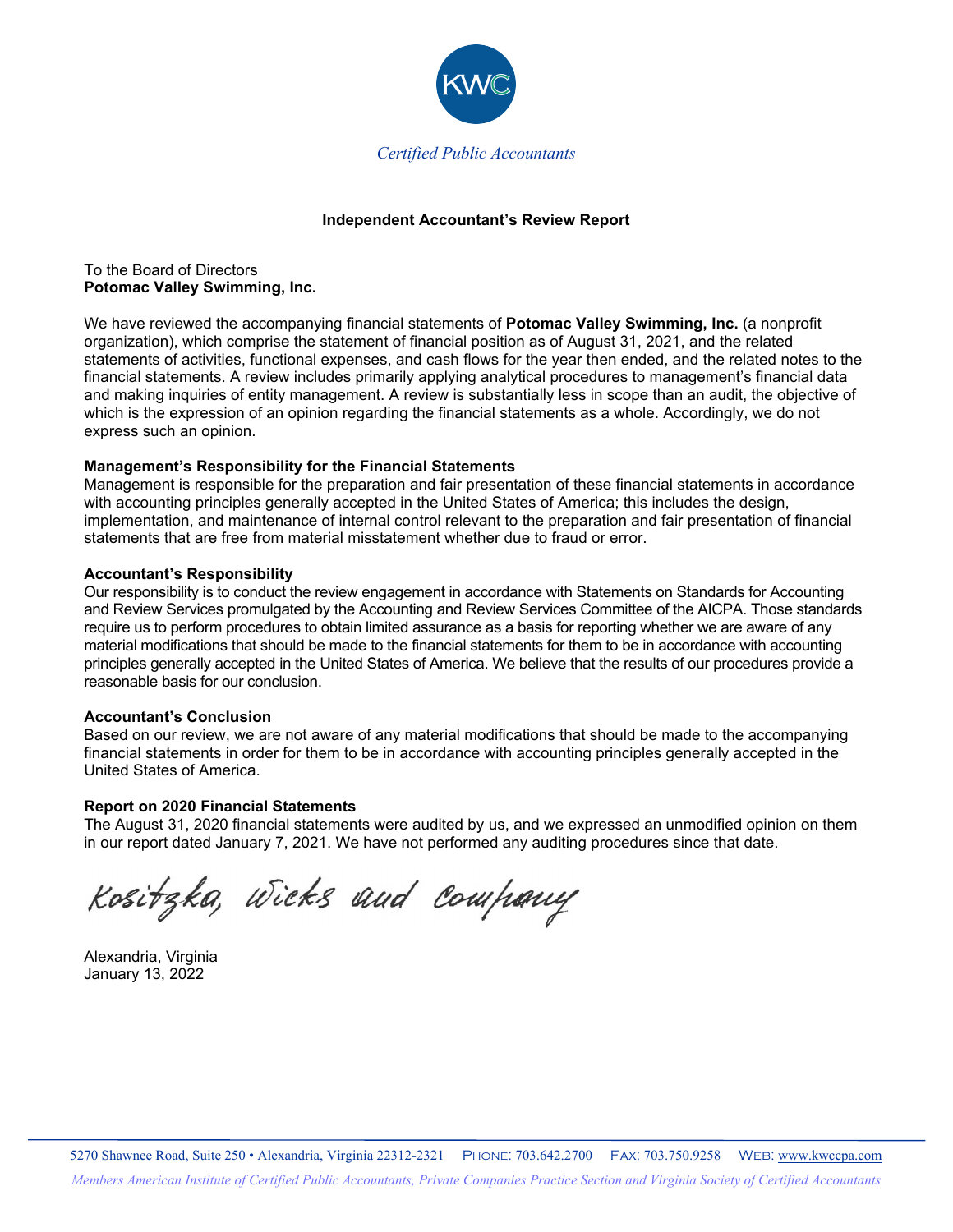| <b>Statements of Financial Position</b><br>August 31,                                                                                                                                                  | (Reviewed)<br>2021                                            |    |                                                          |
|--------------------------------------------------------------------------------------------------------------------------------------------------------------------------------------------------------|---------------------------------------------------------------|----|----------------------------------------------------------|
| <b>Assets</b><br><b>Current assets</b><br>Cash and cash equivalents<br>Accounts receivable<br>Investments<br>Prepaid expenses<br>Security deposit                                                      | \$<br>476,379<br>42,009<br>442,668<br>125<br>1,000<br>962,181 | \$ | 595,074<br>2,364<br>384,465<br>9,671<br>1,000<br>991,574 |
| Property and equipment, net<br><b>Total assets</b>                                                                                                                                                     | \$<br>962,181                                                 | \$ | 729<br>992,303                                           |
| Liabilities and net assets<br><b>Current liabilities</b><br>Accounts payable and accrued expenses<br>Deferred registration revenue<br>SBA Paycheck Protection Program Ioan<br><b>Total liabilities</b> | \$<br>24,904<br>27,777<br>27,050<br>79,731                    | \$ | 10,077<br>11,404<br>21,305<br>31,382                     |
| <b>Net assets</b><br>Without donor restrictions<br>Total liabilities and net assets                                                                                                                    | \$<br>882,450<br>962,181                                      | \$ | 950,517<br>981,899                                       |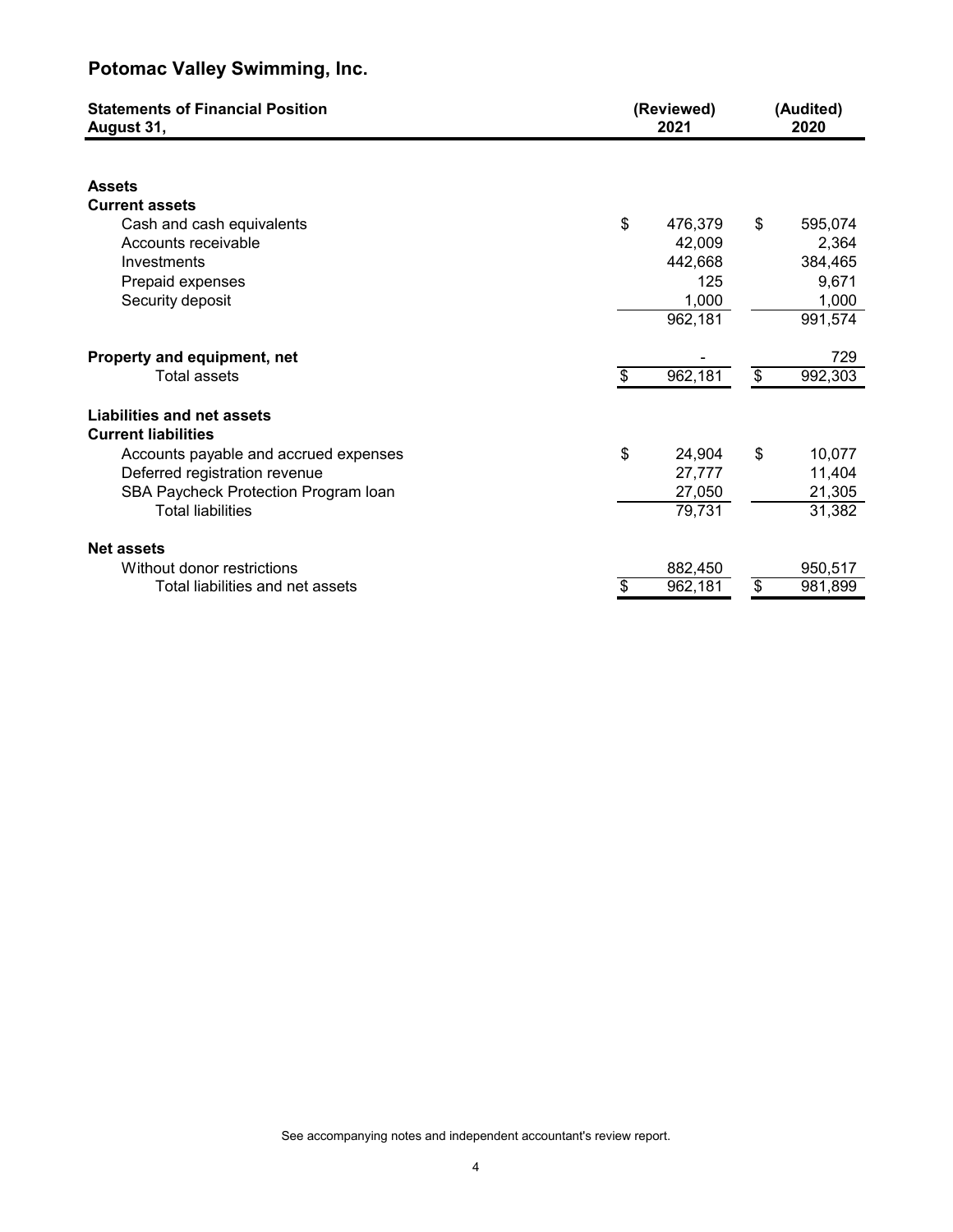| <b>Statements of Activities</b><br>for the years ended August 31,                                                                                          | (Reviewed)<br>2021                                           | (Audited)<br>2020                                            |  |  |  |
|------------------------------------------------------------------------------------------------------------------------------------------------------------|--------------------------------------------------------------|--------------------------------------------------------------|--|--|--|
|                                                                                                                                                            | Without donor<br>restrictions and<br>total                   | Without donor<br>restrictions and<br>total                   |  |  |  |
| <b>Revenue</b><br>Membership registration<br>Less, amounts refunded due to COVID-19<br>Less, amounts transferred to USA Swimming<br>Net membership revenue | \$<br>750,891<br>(107, 296)<br>(571, 054)<br>72,541          | \$<br>1,113,135<br>(164, 338)<br>(797, 364)<br>151,433       |  |  |  |
| In-kind contributions<br>Investment income, net<br>Meet fees<br>SBA Paycheck Protection Program forgiveness<br>Miscellaneous income<br>Total revenue       | 61,113<br>273,559<br>21,305<br>9,100<br>437,618              | 4,600<br>51,869<br>392,309<br>7,025<br>607,236               |  |  |  |
| <b>Expenses</b><br>Program services<br>Meets and programs<br>Officials<br>Membership registration<br>Operations<br>Total expenses                          | 321,577<br>22,658<br>39,971<br>384,206<br>121,479<br>505,685 | 388,654<br>19,972<br>38,335<br>446,961<br>116,881<br>563,842 |  |  |  |
| <b>Change in net assets</b><br>Net assets, beginning of year<br>Net assets, end of year                                                                    | (68,067)<br>950,517<br>\$<br>882,450                         | 43,394<br>907,123<br>\$<br>950,517                           |  |  |  |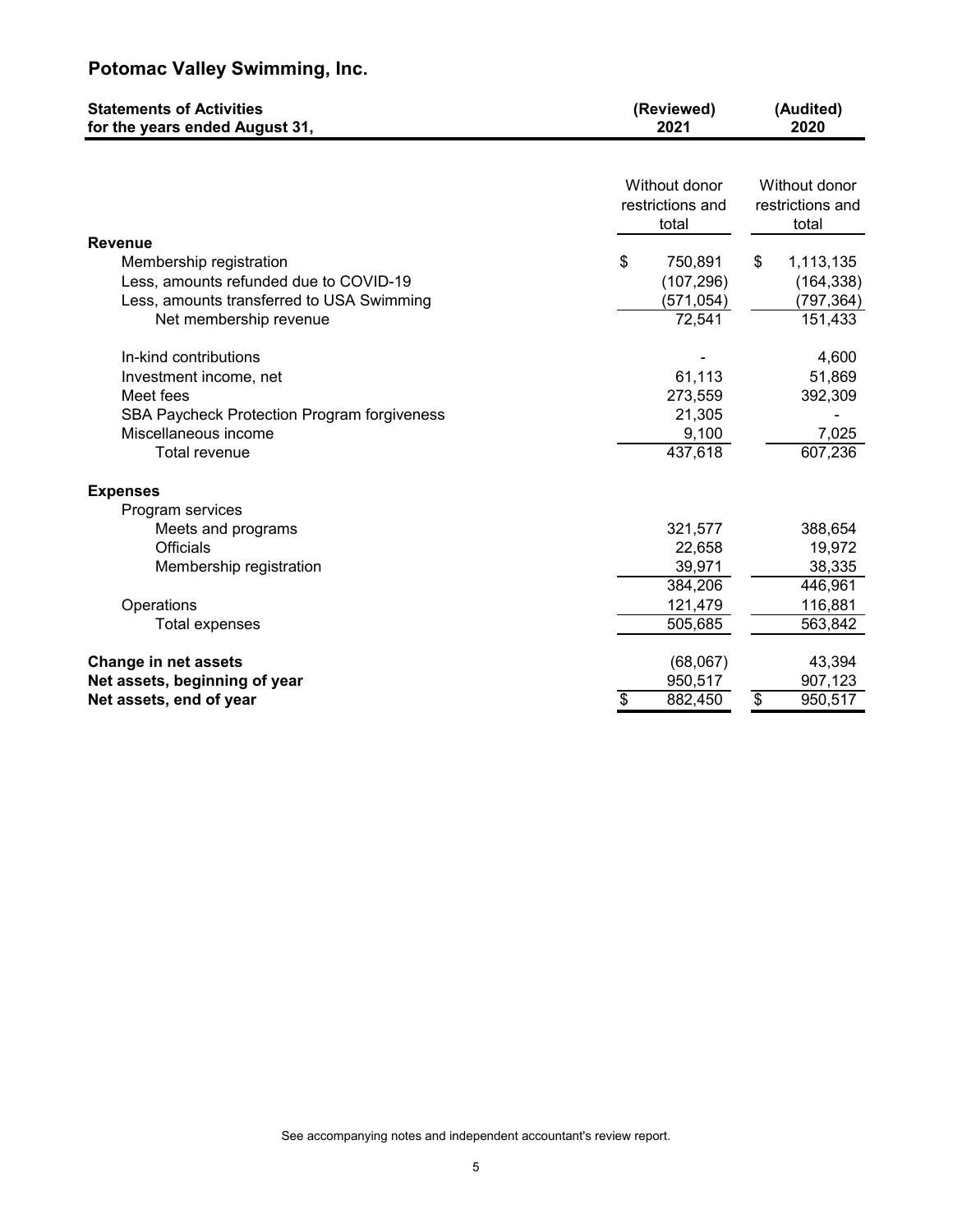#### **Statement of Functional Expenses for the year ended August 31, 2021 (Reviewed)**

|                                  | Meets and<br>programs | Officials |        | Membership<br>registration |    | Total programs           |    | Operations |    | Total   |
|----------------------------------|-----------------------|-----------|--------|----------------------------|----|--------------------------|----|------------|----|---------|
| Activities and hospitality       | \$<br>13,159          | \$        |        | \$                         | \$ | 13,159                   | \$ |            | \$ | 13,159  |
| Advertising                      |                       |           |        |                            |    |                          |    | 175        |    | 175     |
| Apparel and supplies             |                       |           | 995    |                            |    | 995                      |    |            |    | 995     |
| Background checks                |                       |           | 1,583  |                            |    | 1,583                    |    |            |    | 1,583   |
| Bank charges                     |                       |           |        |                            |    | $\overline{\phantom{a}}$ |    | 4,269      |    | 4,269   |
| Computer expenses                |                       |           |        |                            |    |                          |    | 3,242      |    | 3,242   |
| Depreciation                     | 729                   |           |        |                            |    | 729                      |    |            |    | 729     |
| Diversity and inclusion camp     | 7,300                 |           |        |                            |    | 7,300                    |    |            |    | 7,300   |
| Equipment rental and repairs     | 13,432                |           |        |                            |    | 13,432                   |    |            |    | 13,432  |
| Meet management fees             | 19,622                |           |        |                            |    | 19,622                   |    |            |    | 19,622  |
| Office expenses                  |                       |           |        |                            |    |                          |    | 1,932      |    | 1,932   |
| Payroll taxes                    |                       |           |        | 4,131                      |    | 4,131                    |    | 5,802      |    | 9,933   |
| Relief grants awarded            | 18,000                |           |        |                            |    | 18,000                   |    |            |    | 18,000  |
| Pool and other rentals           | 183,298               |           |        |                            |    | 183,298                  |    |            |    | 183,298 |
| Professional fees                | 14,754                |           |        |                            |    | 14,754                   |    | 12,059     |    | 26,813  |
| <b>Salaries</b>                  |                       |           |        | 35,840                     |    | 35,840                   |    | 94,000     |    | 129,840 |
| Travel                           | 51,283                |           | 20,080 |                            |    | 71,363                   |    |            |    | 71,363  |
| <b>Total functional expenses</b> | 321,577               | S         | 22,658 | 39,971                     |    | 384,206                  |    | 121,479    |    | 505,685 |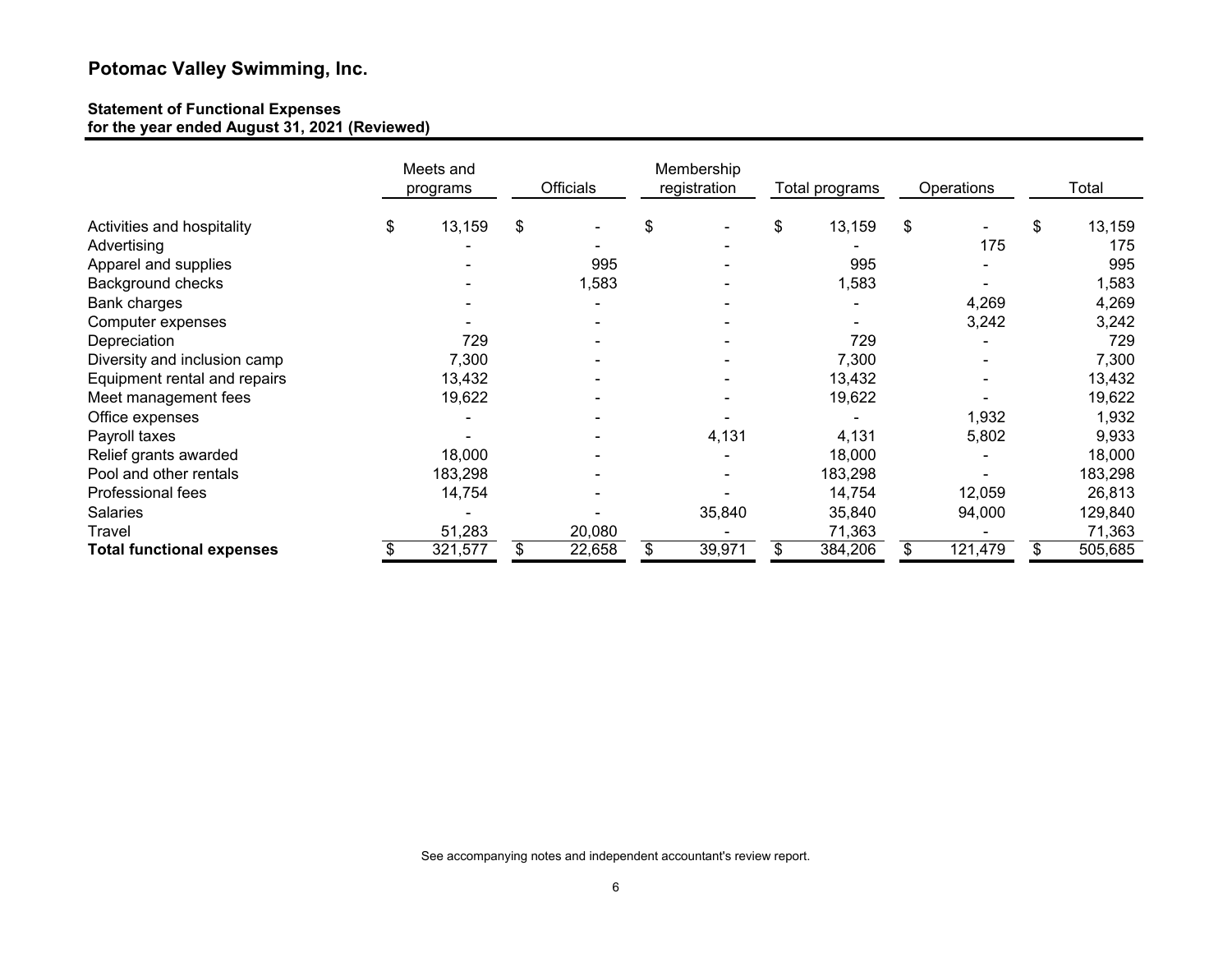#### **Statement of Functional Expenses for the year ended August 31, 2020 (Audited)**

|                                  | Meets and<br>programs |    | Officials |    | Membership<br>registration<br>Total programs |    | Operations |    |         | Total |         |
|----------------------------------|-----------------------|----|-----------|----|----------------------------------------------|----|------------|----|---------|-------|---------|
| Activities and hospitality       | \$<br>25,266          | \$ |           | \$ |                                              | \$ | 25,266     | \$ |         | \$    | 25,266  |
| Advertising                      |                       |    |           |    |                                              |    |            |    | 300     |       | 300     |
| Apparel and supplies             |                       |    | 5,498     |    |                                              |    | 5,498      |    |         |       | 5,498   |
| Background checks                |                       |    | 1,055     |    |                                              |    | 1,055      |    |         |       | 1,055   |
| Bad debt expense                 |                       |    |           |    |                                              |    |            |    | 344     |       | 344     |
| Bank charges                     |                       |    |           |    |                                              |    |            |    | 2,999   |       | 2,999   |
| Clinics                          |                       |    | 255       |    |                                              |    | 255        |    |         |       | 255     |
| Computer expenses                |                       |    |           |    |                                              |    |            |    | 3,237   |       | 3,237   |
| Depreciation                     | 3,288                 |    |           |    |                                              |    | 3,288      |    |         |       | 3,288   |
| Diversity and inclusion camp     | 2,500                 |    |           |    |                                              |    | 2,500      |    |         |       | 2,500   |
| Equipment rental and repairs     | 25,439                |    |           |    |                                              |    | 25,439     |    |         |       | 25,439  |
| Meet management fees             | 65,059                |    |           |    |                                              |    | 65,059     |    |         |       | 65,059  |
| Meetings and conferences         | 24,106                |    |           |    |                                              |    | 24,106     |    |         |       | 24,106  |
| Office expenses                  |                       |    |           |    |                                              |    |            |    | 2,293   |       | 2,293   |
| Payroll taxes                    |                       |    |           |    | 2,371                                        |    | 2,371      |    | 6,790   |       | 9,161   |
| Relief grants awarded            | 26,000                |    |           |    |                                              |    | 26,000     |    |         |       | 26,000  |
| Pool and other rentals           | 170,517               |    |           |    |                                              |    | 170,517    |    |         |       | 170,517 |
| Professional fees                | 14,979                |    |           |    | 124                                          |    | 15,103     |    | 17,000  |       | 32,103  |
| <b>Salaries</b>                  |                       |    |           |    | 35,840                                       |    | 35,840     |    | 83,918  |       | 119,758 |
| <b>Travel</b>                    | 31,500                |    | 13,164    |    |                                              |    | 44,664     |    |         |       | 44,664  |
| <b>Total functional expenses</b> | 388,654               |    | 19,972    | \$ | 38,335                                       |    | 446,961    | \$ | 116,881 | \$.   | 563,842 |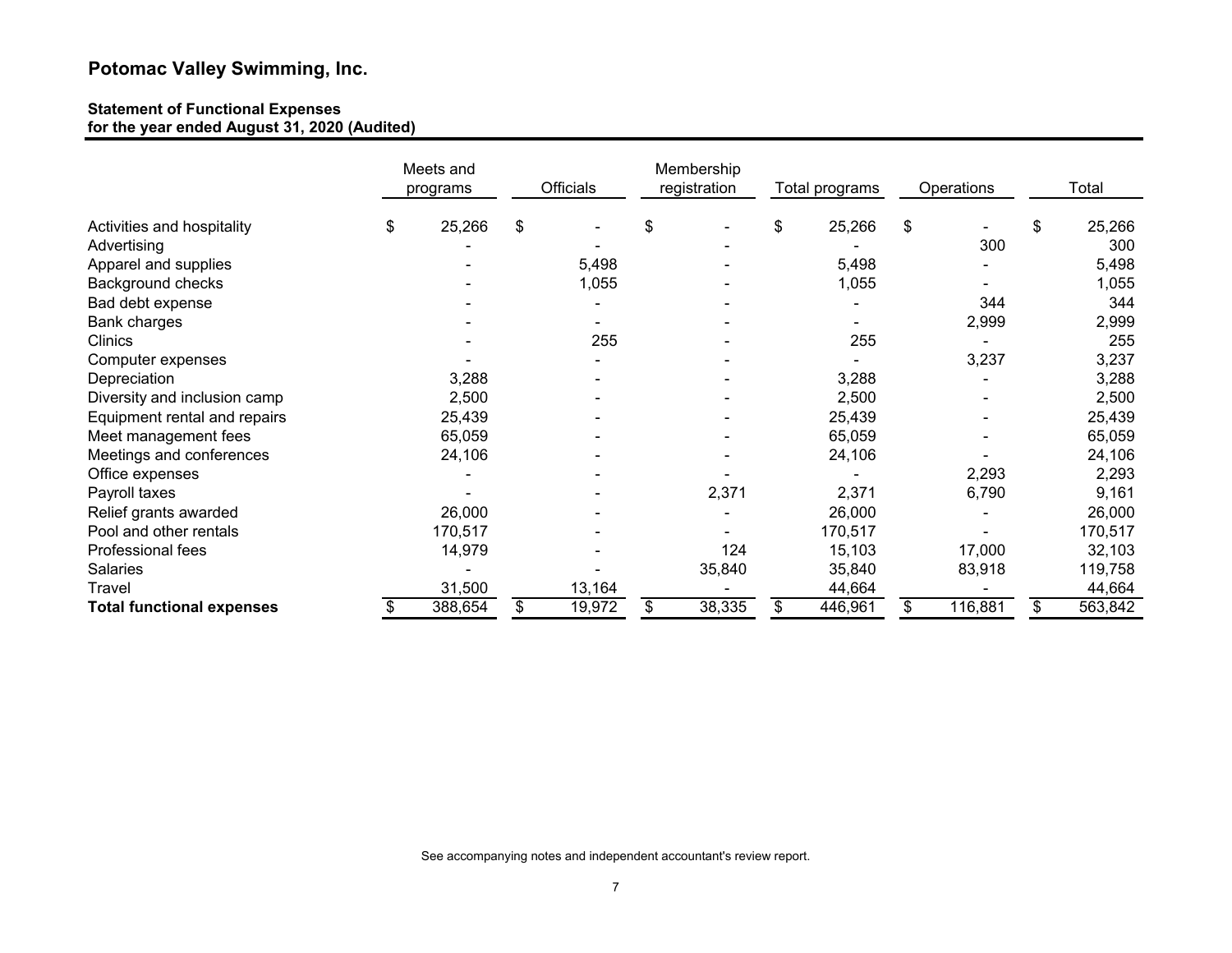| <b>Statements of Cash Flows</b><br>for the years ended August 31,                         |             | (Reviewed)<br>2021 |                 | (Audited)<br>2020 |
|-------------------------------------------------------------------------------------------|-------------|--------------------|-----------------|-------------------|
|                                                                                           |             |                    |                 |                   |
| Cash flows from operating activities                                                      |             |                    |                 |                   |
| Change in net assets                                                                      | \$          | (68,067)           | \$              | 43,394            |
| Adjustments to reconcile change in net assets to net cash<br>used in operating activities |             |                    |                 |                   |
| Depreciation                                                                              |             | 729                |                 | 3,288             |
| Realized and unrealized (gain) loss on investments                                        |             | (57, 425)          |                 | (46, 142)         |
| SBA Paycheck Protection Program forgiveness                                               |             | (21, 305)          |                 |                   |
| (Increase) Decrease in operating assets                                                   |             |                    |                 |                   |
| Accounts receivable                                                                       |             | (39, 645)          |                 | 31,134            |
| Prepaid expense                                                                           |             | 9,546              |                 | (4,679)           |
| Security deposit                                                                          |             |                    |                 | (1,000)           |
| Increase (decrease) in operating liabilities                                              |             |                    |                 |                   |
| Accounts payable and accrued expenses                                                     |             | 14,827             |                 | (4,900)           |
| Deferred registration revenue                                                             |             | 16,373             |                 | 11,404            |
| Net cash provided by (used in) operating activities                                       |             | (144, 967)         |                 | 32,499            |
| Cash flows from investing activities                                                      |             |                    |                 |                   |
| Purchase of investments and reinvestment of dividends                                     |             | (778)              |                 | (78, 588)         |
| Net cash used in investing activities                                                     |             | (778)              |                 | (78, 588)         |
| <b>Cash flows from financing activities</b>                                               |             |                    |                 |                   |
| Proceeds from SBA Paycheck Protection Program loan                                        |             | 27,050             |                 | 21,305            |
| Net cash provided from financing activities                                               |             | 27,050             |                 | 21,305            |
| Net change in cash and cash equivalents                                                   |             | (118, 695)         |                 | (24, 784)         |
| Cash and cash equivalents, beginning of year                                              |             | 595,074            |                 | 619,858           |
| Cash and cash equivalents, end of year                                                    | \$          | 476,379            | $\overline{\$}$ | 595,074           |
| Supplemental disclosure of cash flow information                                          |             |                    |                 |                   |
| Cash paid for interest                                                                    |             |                    |                 |                   |
| Income taxes paid                                                                         | $rac{1}{3}$ |                    | \$              |                   |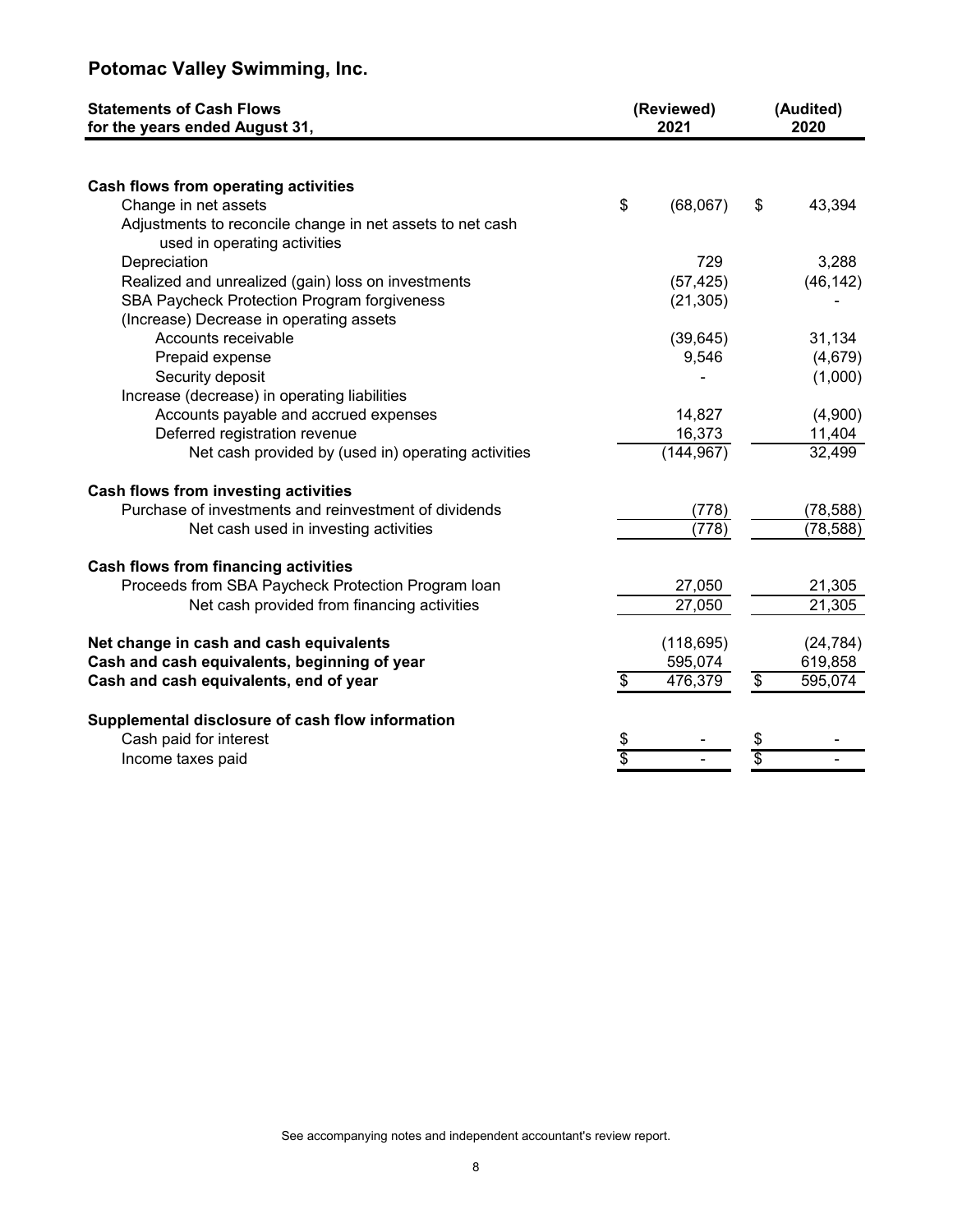#### **1. Organization**

Potomac Valley Swimming, Inc. (PVS) is a not-for-profit corporation organized to provide education, instruction and training of individuals to develop and improve their capabilities in the sport of competitive swimming. PVS' geographic area of operation includes parts of Maryland, Virginia and the District of Columbia.

PVS programs include conducting meets and other swim activities; training officials, coaches and other volunteers on the rules and regulations of USA swimming. Revenue is generated from membership registrations, meets and other swimming activities.

#### **2. Significant accounting policies**

#### **Basis of accounting**

The accompanying financial statements are prepared on the accrual basis of accounting in conformity with accounting principles generally accepted in the United States of America (U.S. GAAP).

Net assets, revenues, gains, and losses are classified based on the existence or absence of restrictions imposed by donors or grantors. Accordingly, net assets and changes therein are classified and reported in two categories as described below.

Net assets without donor restrictions are net assets available for use in general operations and not subject to donor restrictions.

Net assets with donor restrictions are net assets subject to donor-imposed restrictions. Some donorimposed restrictions are temporary in nature, such as those that will be met by the passage of time or other events specified by the donor. Other donor-imposed restrictions are perpetual in nature, where the donor stipulates that resources be maintained in perpetuity. Donor-imposed restrictions are released when a restriction expires, that is, when the stipulated time has elapsed, when the stipulated purpose for which the resource was restricted has been fulfilled, or both. At August 31, 2021 and 2020, PVS had no net assets with donor restrictions.

#### **Cash and cash equivalents**

For purposes of the statements of cash flows, PVS considers all cash and unrestricted highly liquid investments with an initial maturity of three months or less to be cash equivalents. FDIC insurance is \$250,000 per depositor, per insured bank. At August 31, 2021 and 2020, cash exceeded the FDIC limit by \$241,908 and \$355,323, respectively.

#### **Receivables**

Receivables are stated at the amount management expects to collect from balances outstanding at yearend. Balances that are still outstanding after management has used reasonable collection efforts are written off through a charge to bad debt expense. Based on history, management has concluded that realization losses will be immaterial. There was no bad debt expense for the year ended August 31, 2021 and 2020. Receivables are uncollateralized.

#### **Investments**

Investments are composed of a money market fund and mutual funds and are stated at fair value at the statement of financial position date and are subject to change thereafter due to market conditions. Investment expenses, realized and unrealized gains and losses are included with investment income in the statement of activities.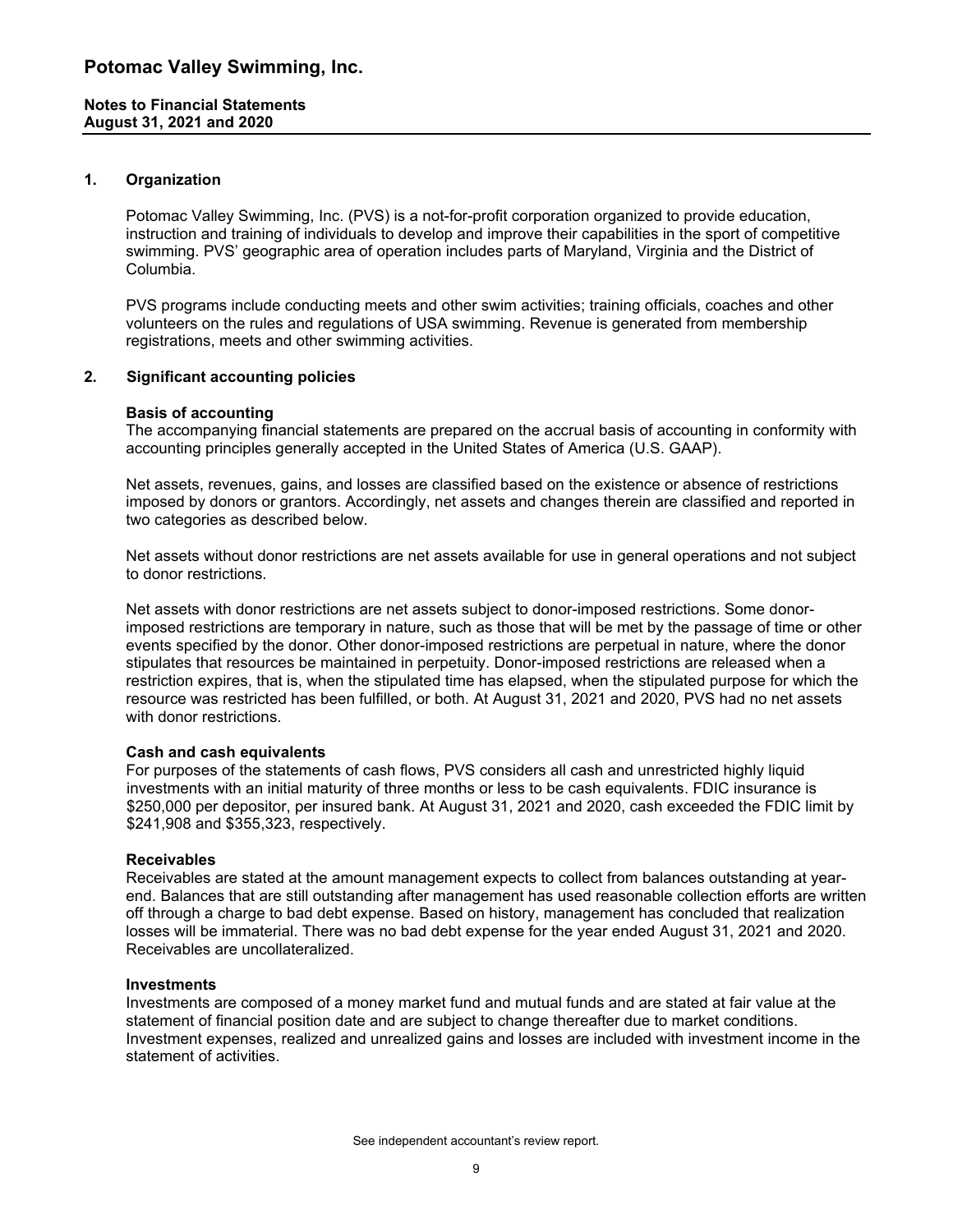#### **Notes to Financial Statements August 31, 2021 and 2020**

#### **Property and equipment**

Equipment which costs in excess of \$2,500 is capitalized at cost. Depreciation is computed using the straight-line method over an estimated useful life of three years. When equipment is retired or otherwise disposed, the cost and related accumulated depreciation are removed from the accounts with any resulting gain or loss reflected in income. Maintenance and repairs are expensed in the period incurred.

#### **Income tax status**

PVS is exempt from income taxes under Section 501(c)(3) of the Internal Revenue Code. Income from certain activities not directly related to the Organization's exempt purpose is subject to taxation as unrelated business income. PVS had no unrelated business income for the years ended August 31, 2021 and 2020.

The material jurisdictions subject to potential examination by taxing authorities are the United States, Maryland and Virginia. The Board does not believe that the ultimate outcome of any future examinations of open tax years will have a material impact on the PVS's results of operations. Tax years that remain subject to examination by the IRS are fiscal years 2018 through 2021.

#### **Use of estimates**

The preparation of financial statements in conformity with U.S. generally accepted accounting principles requires management to make estimates and assumptions that affect certain reported amounts of assets and liabilities and disclosures of contingent assets and liabilities and the reported amounts of revenues and expenses. Management believes that the estimates and assumptions are reasonable in the circumstances; however, actual results could differ from those estimates.

#### **Other financial assets and liabilities**

Financial assets with carrying values approximating fair value include cash and cash equivalents, accounts receivable and prepaid expenses. Financial liabilities with carrying values approximating fair value include accounts payable, accrued expenses and deferred registration revenue. The carrying value of these financial assets and liabilities approximates fair value due to their short maturities.

#### **Revenue recognition**

Membership registrations are typically received at the beginning of the fiscal year and allow members to actively participate in meets and receive insurance coverage from September 1 through December 31 of the following fiscal year. Due to the ongoing benefits received, the revenue is recognized ratably over the membership period. The membership registrations are not prorated for partial periods, the full registration amount is paid and allows access for the remainder of the sixteen month period. A portion of membership dues collected are payable to USA Swimming (USAS) and are remitted to USAS on a regular basis.

Meet fees are recognized at a point in time, when the meet takes place.

#### **Functional classification of expenses**

The costs of program and supporting services have been summarized on a functional basis in the statements of activities. The statement of functional expenses present the natural classification detail of expenses by function. Expenses are charged to programs and supporting services based on a combination of specific identification and allocation by management. Certain categories of expenses are attributed to more than one function and have been allocated on a reasonable basis that is consistently applied. Expenses that are allocated on a time-and-effort basis include salaries and payroll taxes.

#### **Recently adopted accounting pronouncements**

The FASB has issued Accounting Standards Update (ASU) 2014-09 (as amended by ASU 2015-14), which provides a single comprehensive accounting standard for revenue recognition for contracts with customers and supersedes current industry-specific guidance. ASU 2014-09 is effective for annual reporting periods beginning after December 15, 2019. PVS adopted this standard for the year ended August 31, 2021.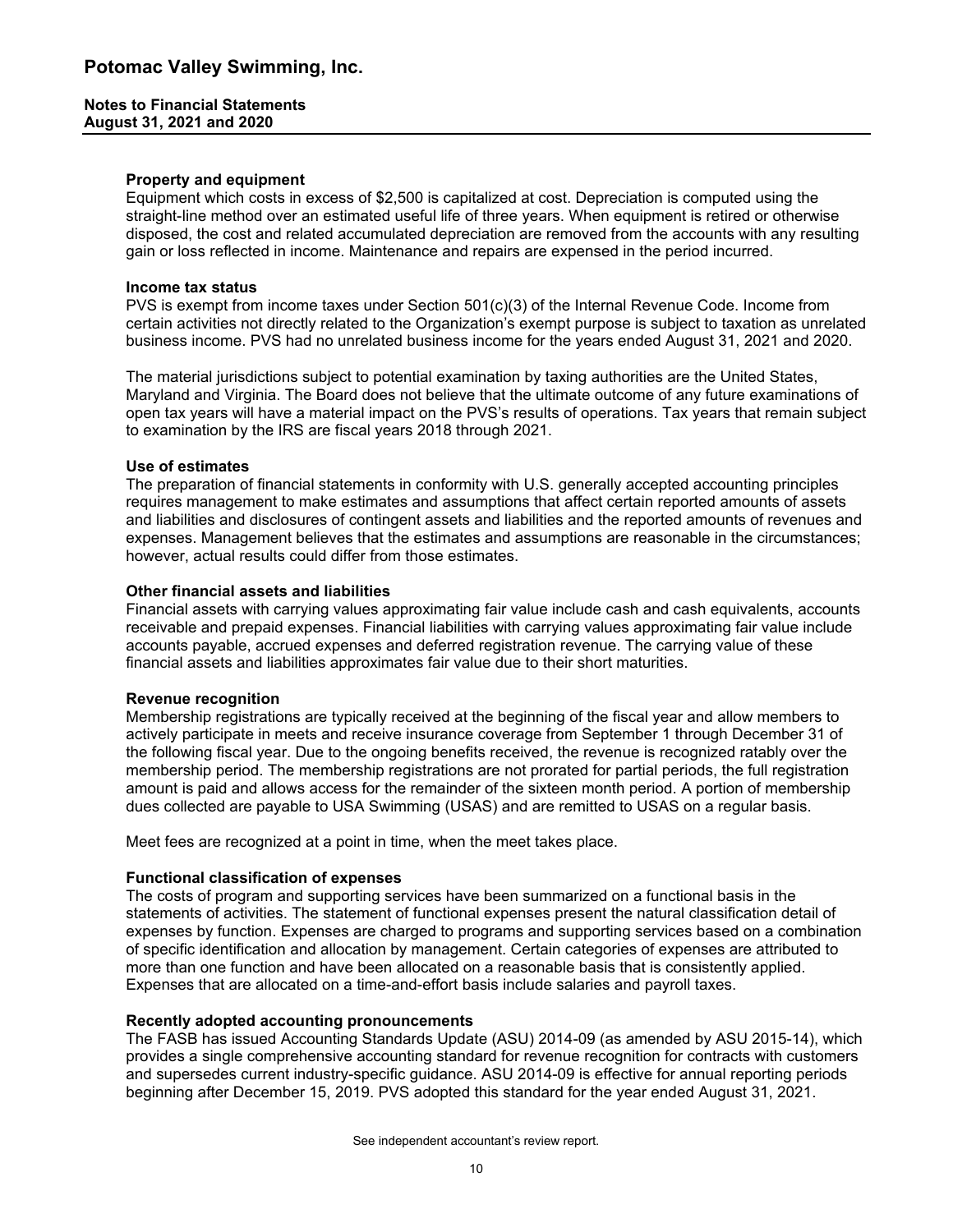#### **Notes to Financial Statements August 31, 2021 and 2020**

#### **3. Investments and fair value measurements**

PVS reports certain assets and liabilities at fair value in the financial statements. Fair value is the price that would be received to sell an asset or paid to transfer a liability in an orderly transaction in the principal, or most advantageous, market at the measurement date under current market conditions regardless of whether that price is directly observable or estimated using another valuation technique. Inputs used to determine fair value refer broadly to the assumptions that market participants would use in pricing the liability, including assumptions about risk. Inputs are classified into a three-tier hierarchy as follows: Level 1, which refers to securities valued using quoted prices from active markets for identical assets; Level 2, which refers to securities not traded on an active market but for which observable market inputs are readily available; and Level 3, which refers to securities valued based on significant unobservable inputs. Assets and liabilities are classified in their entirety based on the lowest level of input that is significant to the fair value measurement.

PVS investment assets are classified within Level 1 because they are comprised of equities and open-end mutual funds with readily determinable fair values based on daily redemption values.

|                      | Level 1<br>and total<br>2021 | Level 1<br>and total<br>2020 |  |  |  |
|----------------------|------------------------------|------------------------------|--|--|--|
| Money market funds   | \$<br>635                    | \$<br>708                    |  |  |  |
| Mutual funds         |                              |                              |  |  |  |
| US equity            | 198,500                      | 125,551                      |  |  |  |
| International equity | 49,827                       | 39,454                       |  |  |  |
| Fixed income         | 193,706                      | 185,929                      |  |  |  |
| Mixed asset          |                              | 32,824                       |  |  |  |
| Total Level 1 assets | \$<br>442,668                | \$<br>384,465                |  |  |  |

Investments, at fair value, consisted of the following at August 31:

#### **4. Liquidity and availability**

Financial assets available for general expenditure, that is, without donor or other restrictions limiting their use, within one year of the statement of financial position date, include the following assets at August 31:

|                           |    | 2021    |    | 2020    |
|---------------------------|----|---------|----|---------|
|                           |    |         |    |         |
| Cash and cash equivalents | S. | 476.379 | S  | 595,074 |
| Accounts receivable       |    | 42.009  |    | 2.364   |
| Investments               |    | 442.668 |    | 384,465 |
|                           | S  | 961.056 | \$ | 981,903 |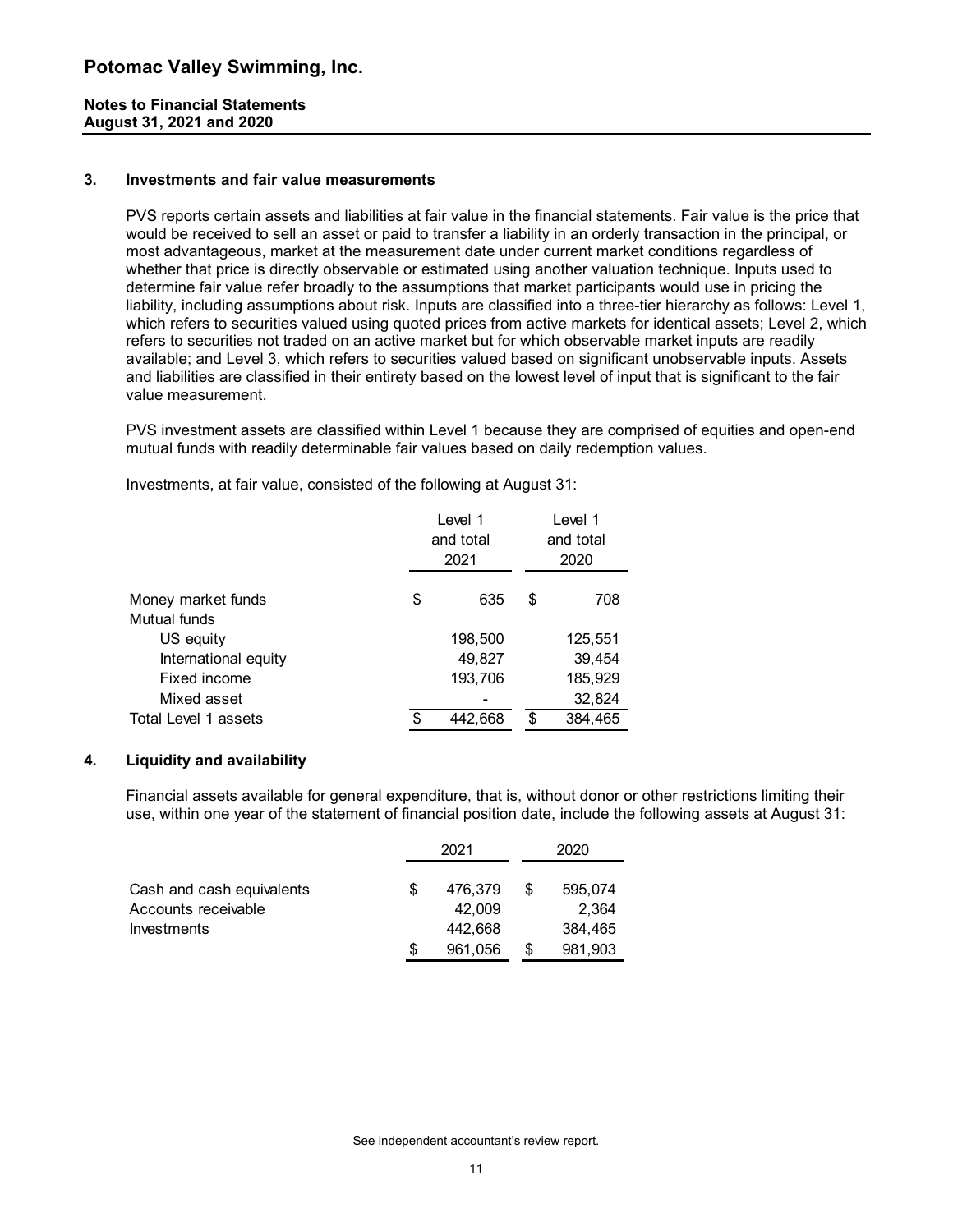#### **5. Property and equipment**

Property and equipment consisted of the following at August 31:

|                                                               | 2021               | 2020                 | Useful life |
|---------------------------------------------------------------|--------------------|----------------------|-------------|
| Property and equipment, cost<br>Less accumulated depreciation | 82.076<br>(82,076) | 104.359<br>(103,630) | 3 years     |
|                                                               |                    | 729                  |             |

Depreciation for the years ended August 31, 2021 and 2020 was \$729 and \$3,288, respectively.

#### **6. Related party transactions**

PVS pays member clubs' meet management fees for hosting PVS sponsored meets. In many cases, member clubs' management may also occupy positions on PVS's Board of Directors or serve in leadership positions on PVS Committees. PVS's method of awarding meets to clubs requires a majority vote by PVS's full Board of Directors. PVS also awards member clubs travel assistance for athlete travel to meets where the athlete represents PVS. No single individual or club has the ability to unilaterally award a meet or approve travel assistance. For the years ended August 31, 2021 and 2020, fees paid to related clubs totaled \$111,636 and \$92,503, respectively.

#### **7. In-kind contributions**

PVS receives a significant amount of donated services from unpaid volunteers. These services are not included in the statement of activities because they do not meet the criteria for recognition as required by the donated services topic of the Accounting Standards Codification. Over 600 individuals volunteer their time during the year.

For the year ended August 31, 2020, PVS received \$4,600 of small meet equipment. The individual items were less than the capitalization threshold and therefore were recorded as in-kind income and equipment expense. There were no in-kind contributions for the year ended August 31, 2021.

#### **8. Commitments**

#### *CARES Act SBA Paycheck Protection Program loan*

PVS obtained a \$21,305 CARES Act SBA Paycheck Protection Program loan in May 2020 as a result of the COVID-19 pandemic. The loan was fully forgiven on April 1, 2021. PVS obtained a \$27,050 Second Draw Paycheck Protection Program loan on February 9, 2021. PVS complied with the loan requirements, and the Second Draw Payment Protection Program loan was fully forgiven subsequent to year-end. This will be reflected in the financial statements for the year ended August 31, 2022.

#### *Storage lease*

On June 1, 2020, PVS entered into a one year agreement to lease space to store documents, records and equipment used in swim meets. The lease dictated payments of \$1,000 per month, required a \$1,000 security deposit and may be terminated with a written notice of termination 180 days prior. The lease was extended for an additional year on June 1, 2021, at the rate of \$1,050 per month. Total storage rental expenses were \$12,150 and \$6,994 for the years ended August 31, 2021 and 2020, respectively, and is included in equipment rental and repairs expense on the statement of functional expenses.